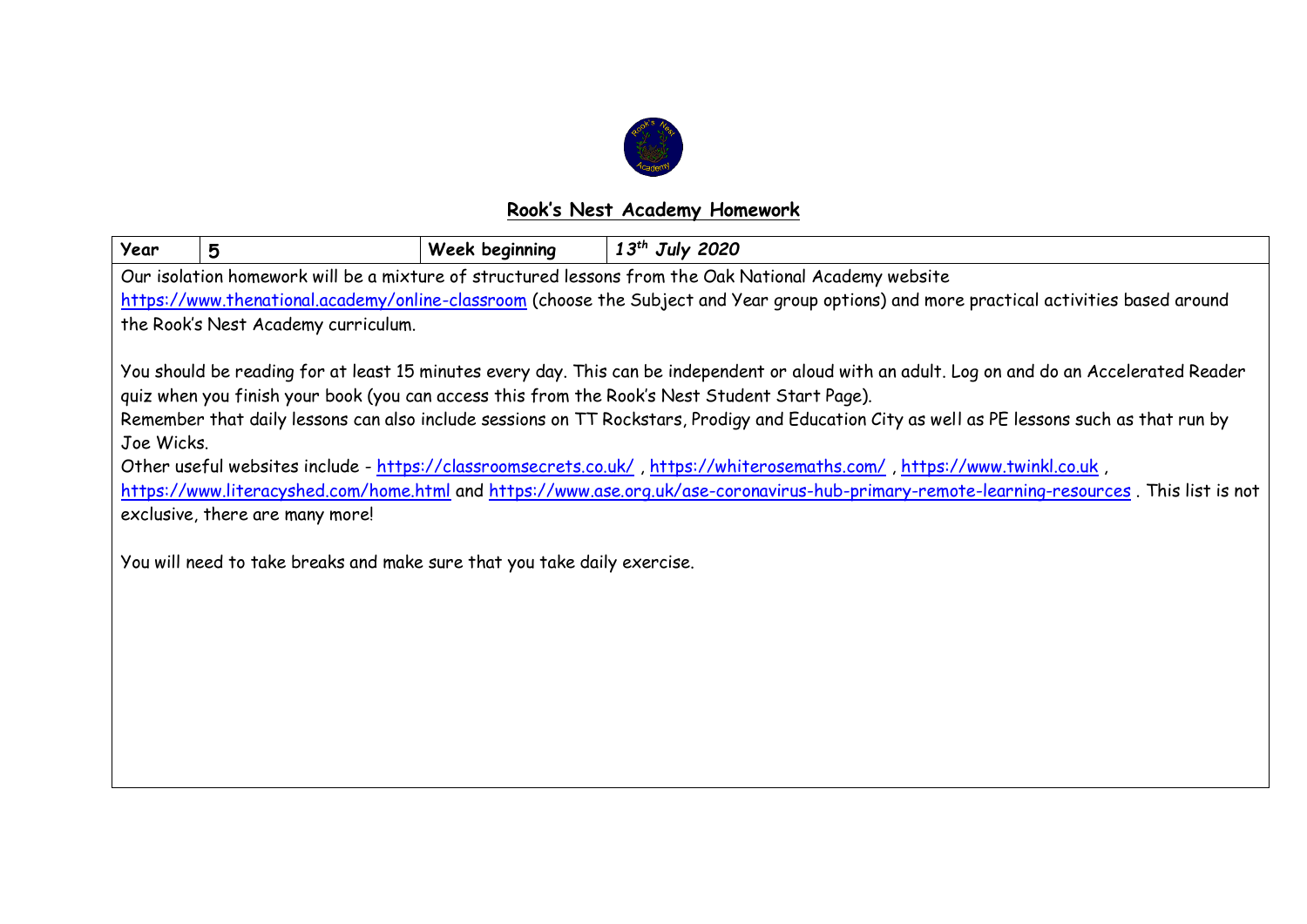|           | English                | <b>Mathematics</b>            | Foundation Subjects/Practical activity                                                                                           |
|-----------|------------------------|-------------------------------|----------------------------------------------------------------------------------------------------------------------------------|
| Monday    | https://classroom.then | https://classroom.thenation   | Our topic for this half term is 'The Yorkshire Coast'.                                                                           |
|           | ational.academy/lesson | al.academy/lessons/to-        |                                                                                                                                  |
|           | s/read-example-text-   | represent-an-interval-across- | Complete the following activities during the week.                                                                               |
|           | reading-               | zero-on-a-number-line         |                                                                                                                                  |
|           | comprehension-c41757   |                               | 1. The UK's coastline is small compared to some other countries                                                                  |
| Tuesday   | https://classroom.then | https://classroom.thenation   | around the world. Click the link below for more detail.                                                                          |
|           | ational.academy/lesson | al.academy/lessons/to-        |                                                                                                                                  |
|           | s/read-example-text-   | explain-a-remainder-          |                                                                                                                                  |
|           | reading-               | expressed-as-a-fraction-and-  | https://www.worldatlas.com/articles/countries-with-the-most-coastline.html                                                       |
|           | comprehension-1ce6cf   | as-a-decimal                  |                                                                                                                                  |
| Wednesday | https://classroom.then | https://classroom.thenation   | Found out more information of countries from that list or others                                                                 |
|           | ational.academy/lesson | al.academy/schedule-by-       | of your choice and present the information anyway you wish. It                                                                   |
|           | s/read-the-example-    | year/year-5                   | could be through a report, PowerPoint presentation or even a                                                                     |
|           | and-identify-key-      |                               | bar chart!                                                                                                                       |
|           | features-9d8f38        |                               |                                                                                                                                  |
| Thursday  | https://classroom.then | https://classroom.thenation   | 2. Scroll down and you will find two examples of coastal poems! Try                                                              |
|           | ational.academy/lesson | al.academy/lessons/to-        |                                                                                                                                  |
|           | s/spag-focus-2bb397    | calculate-the-mean-as-an-     | to write your own and use SPAM features. (Similes,                                                                               |
|           |                        | average                       | Personification, Alliteration and Metaphors) They don't have to                                                                  |
| Friday    | https://classroom.then | https://classroom.thenation   | rhyme but try to also use your senses to help you!                                                                               |
|           | ational.academy/lesson | al.academy/lessons/to-add-    |                                                                                                                                  |
|           | s/to-use-key-features- | three-sums-of-money-and-      | 3. Time to get creative! Create a board game linking to our topic<br>and try to include things you have learnt over the last few |
|           | in-order-to-write-own- | calculate-change              |                                                                                                                                  |
|           | composition-d86580     |                               | weeks! Include obstacles so it is not too easy to get to the end!                                                                |
|           |                        |                               |                                                                                                                                  |
|           |                        |                               | E.g. You find rubbish on the coastline - Move back 3 steps.                                                                      |
|           |                        |                               | There is a template below to give you an idea of what it may                                                                     |
|           |                        |                               | look like.                                                                                                                       |
|           |                        |                               |                                                                                                                                  |
|           |                        |                               |                                                                                                                                  |
|           |                        |                               |                                                                                                                                  |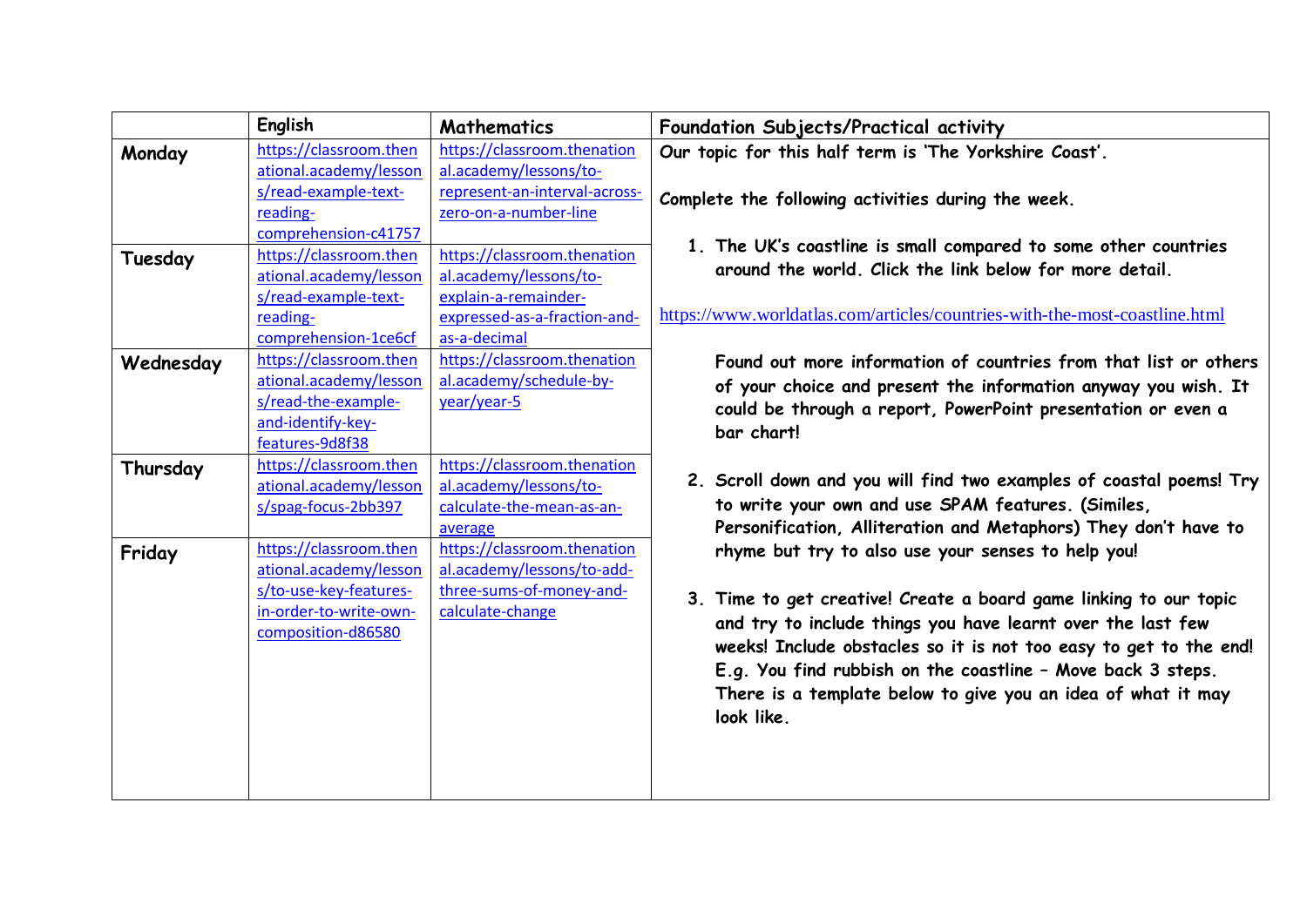## **The Coast: Norfolk**

As on the highway's quiet edge He mows the grass beside the hedge, The old man has for company The distant, grey, salt-smelling sea, A poppied field, a cow and calf, The finches on the telegraph. Across his faded back a hone, He slowly, slowly scythes alone

In silence of the wind-soft air, With ladies' bedstraw everywhere, With whitened corn, and tarry poles, And far-off gulls like risen souls.

**Frances Darwin Cornford** 

## **Beach walk**

Leave your worries on the shore line, And run your bare feet through the sand. Let the water be a soft bed When you can't bear to stand.

Make friends with flighting seagulls And hold the sun upon your palm. Before you duck beneath the water Where the world is mute and calm

Tell the fish all your problems As they come swimming past, When your lungs are close to bursting Swim above the waves and gasp,

Let the water hold your sadness No wash it right out to sea, So like a message in a bottle All your worries are set free.

And the sea might make you feel alone But the wold has troubles too! For how else do you suppose The ocean got so blue.